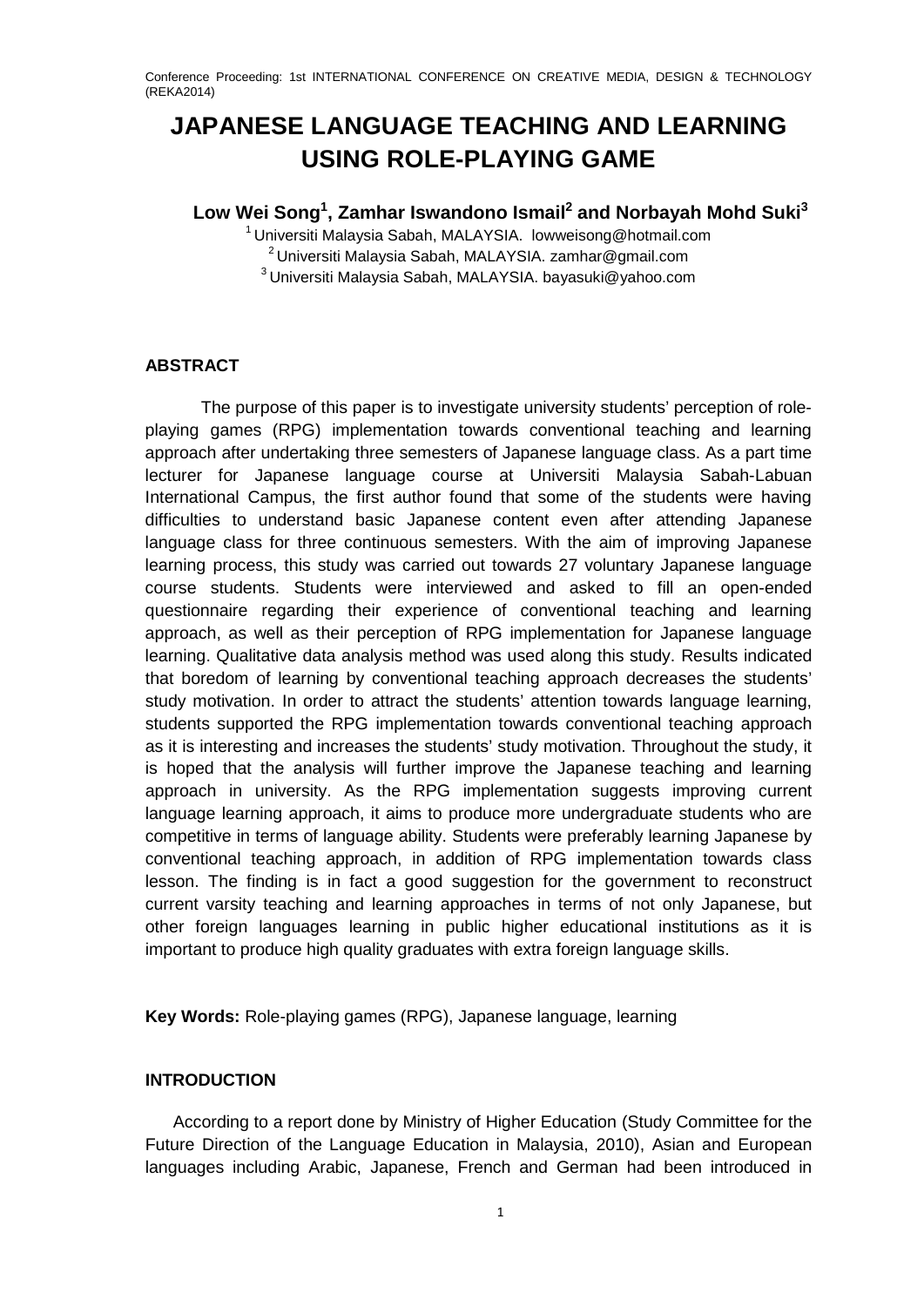public universities as proficiency in a third language becomes a vital element for the economic development in Malaysia. In 2014 (The Star Online, 2014), to commemorate the  $30<sup>th</sup>$  anniversary of the Look-East Policy a second wave was established, with aims to further strengthen the cooperation between Malaysia and Japan. In order to achieve the objective, Japanese language learning becomes the main aspect to be focused on. The public universities in Malaysia become the government's first step of developing the third language proficiency among undergraduates. An effective learning approach is very crucial in order to develop basic third language skills among undergraduates. In recent years, the video game industry has grown globally. Since video games are being favoured by the people, various researches had been carried out to find out the benefits of video gameplay other than its entertainment purpose. Among the benefits, video gameplay is found to be effective towards language learning. Even though video games for learning is still not widely adopted in Malaysia context, the authors hope to benefit the use of video game, specifically Role-playing video game (RPG), to improve the current teaching and learning approach for Japanese language course offered in Universiti Malaysia Sabah- Labuan International Campus. While other researchers made use of the current available video games to improve learning, the proposed tailormade RPG with necessary learning content embedded will produce more precise data regarding the effectiveness towards language learning process through its gameplay. Current teaching and learning approach will not be replaced but it aims to be enhanced with the introduction of the RPG as a supplementary revising tool.

#### **PROBLEM STATEMENTS**

Currently, Japanese language is offered by Universiti Malaysia Sabah as an elective course, in which undergraduates have to complete three levels of basic Japanese course once they chose Japanese as the elective course for foreign language. Upon completing the three semesters' study, the student is expected to gain the basic proficiency in Japanese language. Unfortunately, as a part time lecturer for Japanese language course, the first author noticed that some students were facing difficulties to understand basic Japanese content even after they have completed the three semester basic Japanese course. As a consequence, they have gotten lower cumulative grade point average (CGPA) due to the bad performance in Japanese course. The objective of developing a third language skill towards students was not successfully achieved and university's policy of providing foreign language course as a compulsory course started to be questioned. It is definitely a waste of time and money for both university and students if man power for teaching and money allocated for the teaching materials were not used wisely and effectively.

In order to achieve the objective of developing undergraduates with basic third language skills upon completing the three semesters study, the authors have proposed a Role-playing video game (RPG) to be implemented towards current teaching and learning approach with the aim to improve learning process. The RPG will be designed as a tool for students to revise what they have learnt in the class. This will indirectly save time as the lecturer can focus more on important tasks rather than doing revision during class lessons.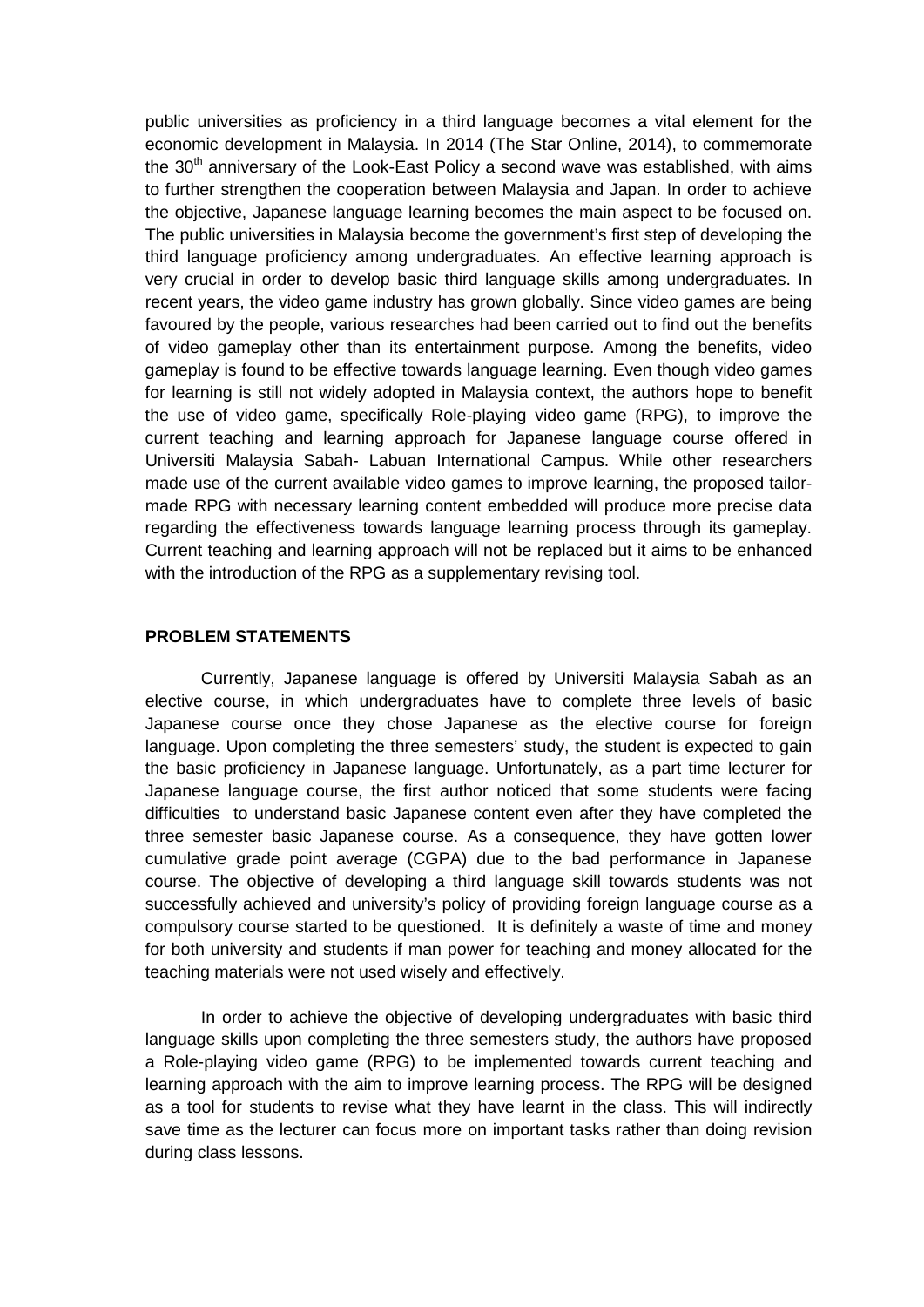Since the class is conducted 3 hours per week, 14 weeks per semester, an effective revising tool is becoming extremely crucial towards language learning in a limited time frame.

### **LITERATURE REVIEW**

In a survey report of Japan Foundation (Japan Foundation, 2012), there were a total of 33,077 learners recorded in Malaysia in year 2012, as compared to 22,856 in year 2009. As the number of learners increased, the institutions which serve this language course were also increased. A study of the effectiveness of foreign language program in Malaysia (Ainol et al., 2007) stated that foreign languages are offered in almost all major public institutions of higher learning in Malaysia. There are reasons and purposes to learn Japanese language. Therefore, researchers are searching numbers of approach for language learning as well to serve the different needs of the learners. One of the language learning approaches is through playing video games. A study of 3D role playing games to be used as language learning tools (Y.Rankin et al, 2006) showed that through playing massive multiplayer online role playing games (MMORPGs), it improved the vocabulary and conversation skills of English as a second language (ESL) students. In another research conducted in Turkey showed that young learners who played online games promotes language learning and especially vocabulary skills. (Yildiz, Pelin, 2009). In Malaysia, a study of exposure of computer games among IHL students shows that students with early exposure score higher in their academic result when compared to those with late exposure to games. (Hasiah et al., 2010). In this research, video games that require a big production cost and time were not taken into account. Instead, a bitmap type of RPG named Earthbound is being referred during the game creation process. The RPG will be created with Japanese content embedded into it. Reference books "*Minna no nihongo*" which consists of the whole learning content for three semesters' study will be used in the game as well. Figure 1 shows the screen shot during Earthbound gameplay.



**Figure 1** Screen shot of Earthbound

#### **METHODOLOGY**

The process of data gathering involved 27 voluntary Japanese language course students 17 females and 10 males, age between 21 to 22 years old, who completed three semesters of basic Japanese course at Universiti Malaysia Sabah- Labuan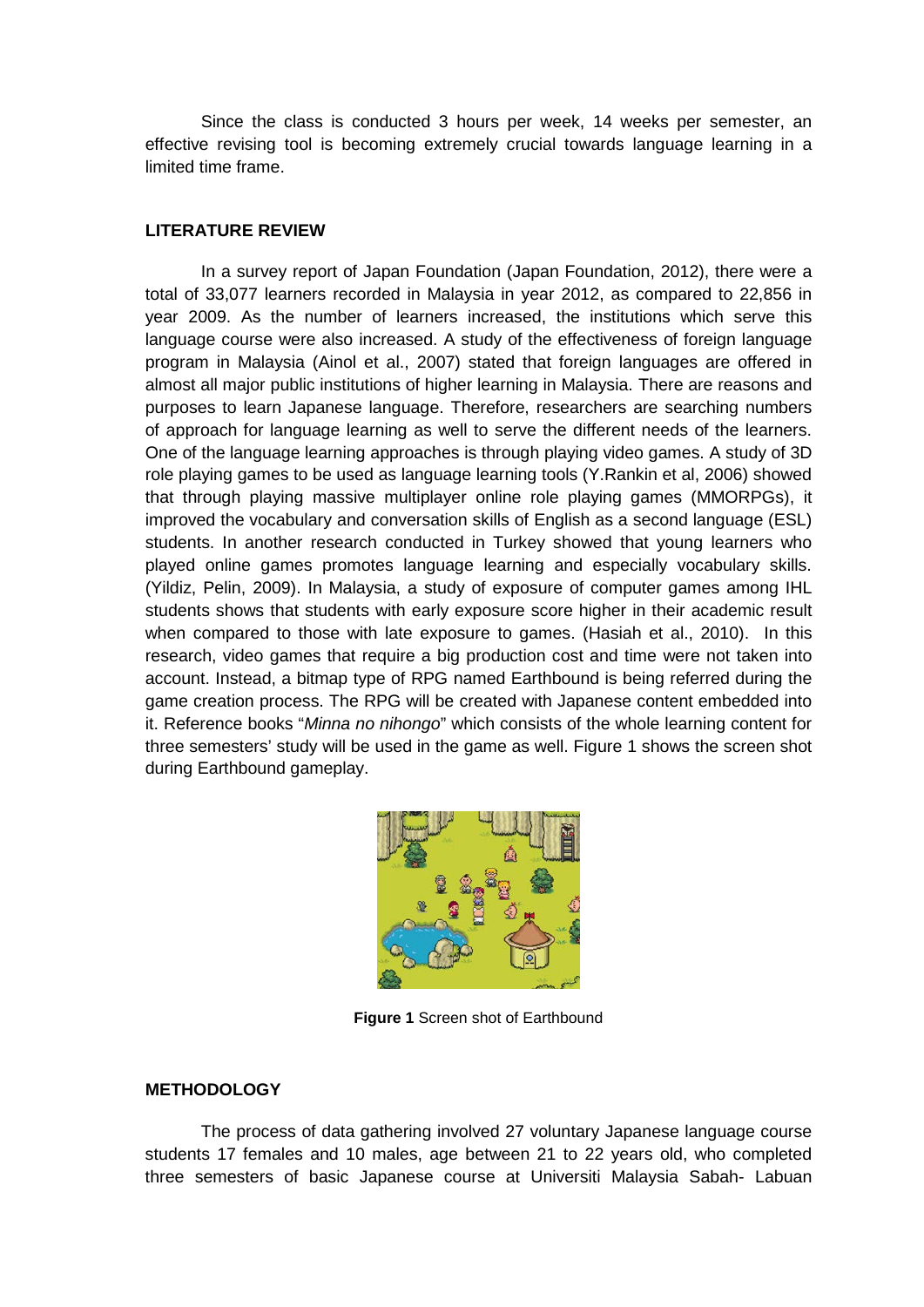International Campus. Briefing was given by the first author on the objective of the study being carried out. The definition of role-playing game was explained to avoid confusion over the main elements of this research. Students were then interviewed in groups and asked to fill in an open-ended questionnaire regarding their perception and experience after undertaking three semesters of Japanese language study. There were 8 questions in the open-ended questionnaire that aims to obtain precise answer from the voluntary students. Since the majority of students that took part in this study were Chinese, they are allowed to express their opinion in Mandarin as well, which they can use to express themselves better. Qualitative data analysis method was used to analyse the data collected from the students. There were three main questions taken from the questionnaire and will be discussed later on. Since the raw data collected from the students were open-ended, the authors used a table to categorize the data collected. There were overlapped numbers of students because they can give more than one opinion or suggestion in one question. Due to the misunderstanding towards questions asked or some other circumstances, some irrelevant answers and opinions from the students were not included during data analysis.

### **RESULTS**

In question 3, all voluntary students think that video game can improve learning and the reasons are shown in Table 1. 59.2% of students think that video game is interesting.

| No. | Do you think video games can improve learning? Why? | No.     | οt |
|-----|-----------------------------------------------------|---------|----|
|     |                                                     | student |    |
|     | Interesting                                         | 16      |    |
| 2   | Easier to memorize                                  | 9       |    |
| 3   | Easier to understand                                | 5       |    |
| 4   | Easier to learn                                     |         |    |
| 5   | Attractive                                          |         |    |
| 6   | Improve reading skill                               |         |    |

**Table 1** Question 3

Next, in question 5, students were asked about their perception towards current teaching and learning approach. Majority of students stated that specific teaching and learning material is good. Apart from the good comments, there were 10 comments clearly stated that the current teaching and learning approach is boring, not practical and too common. In this question, some of the irrelevant comments and wrong answers were not included.

| <b>Table 2</b> Question 5 |  |  |
|---------------------------|--|--|
|---------------------------|--|--|

| No. | What is your perception toward the current teaching and learning | No.     |  |
|-----|------------------------------------------------------------------|---------|--|
|     | approach in Japanese Language course?(powerpoint, visual aids,   | student |  |
|     | listening task, whiteboard, homework.)Please write in detail.    |         |  |
|     | Homework is useful/good                                          | 15      |  |
|     | Listening is useful/good                                         | 10      |  |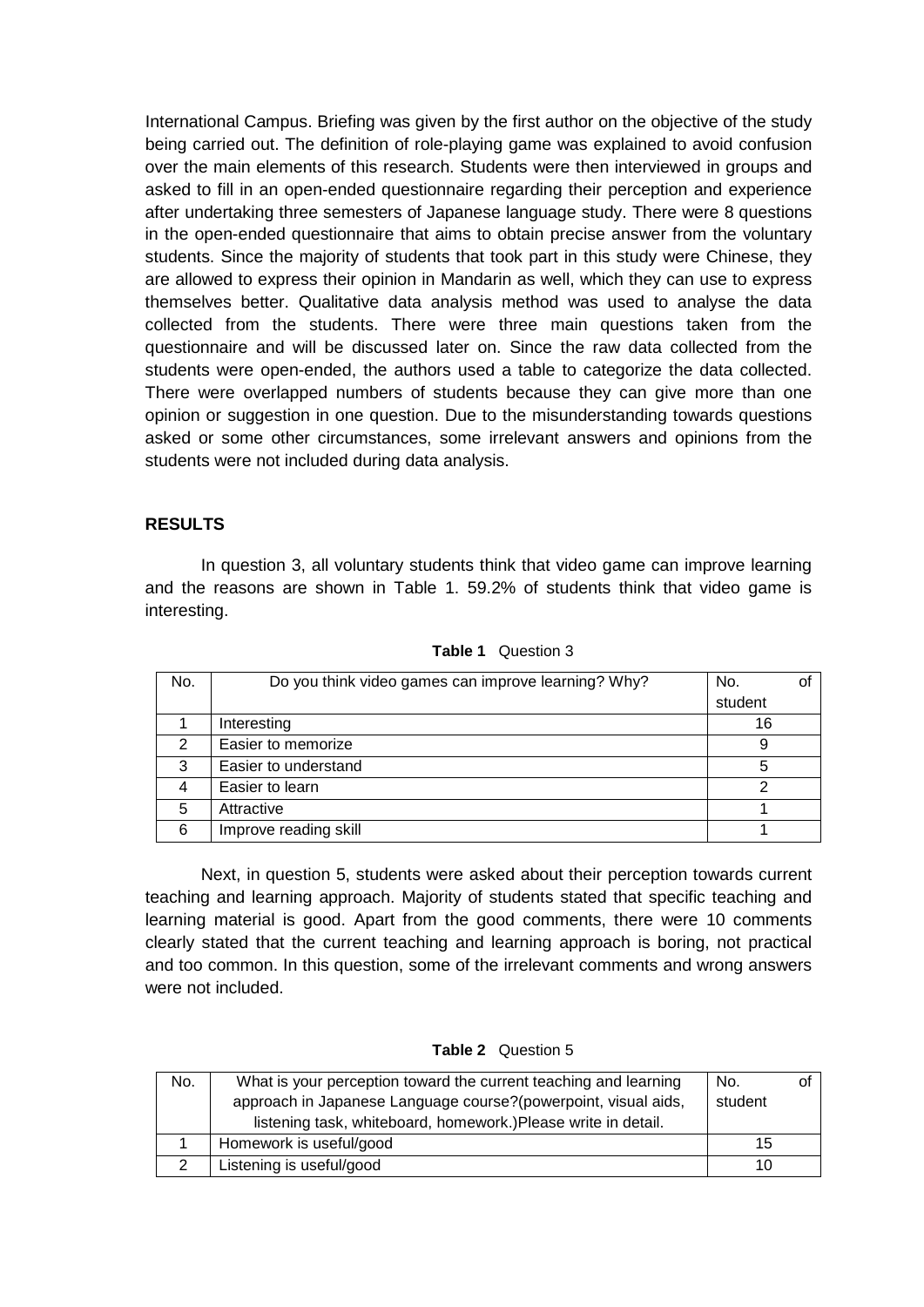| Power point is good       |  |
|---------------------------|--|
| Overall is good           |  |
| Boring                    |  |
| Not practical/ Too common |  |

Last, in question 6, students were asked to describe their understanding towards content taught by the lecturer in class. Only four students stated that they are not so understand about the content taught by the lecturer. Table 3 shows the categorized answer from students.

| <b>Table 3</b> Question 6 |  |
|---------------------------|--|
|---------------------------|--|

| No. | How is your understanding towards the content taught by the lecturer | No.     |  |
|-----|----------------------------------------------------------------------|---------|--|
|     | in class?                                                            | student |  |
|     | Very well understood                                                 |         |  |
| ົ   | Well understood                                                      |         |  |
| 3   | Understand                                                           |         |  |
|     | Quite okay                                                           |         |  |
|     | Not so understand                                                    |         |  |

During the process of categorising the students in this question, the authors noticed that a few students who wrote "Very well understood" do not actually perform well throughout the three semesters and vice versa, the students who scored well in three semesters have given the comment that they are "Quite okay", and "Not so understand". One of the well performed students wrote that her understanding towards the content taught is "50%. not very easy to catch up content quickly. need to spend much more time to revise again then only can remember content memorise content [sic]". Another student in average performance wrote "I understand very well. But after few days without revision I will tend to forget [sic]". Even though it seems that the comments written by the students did not match the actual performance, students from the different performance levels highlight the same point that no matter how is their level of understanding, revision is very important when it comes to language learning.

## **FUTURE WORK**

The study to understand the students' perception of current teaching and learning approach and opinion towards game implementation as a revising tool is part of the postgraduate's research on how Japanese language could be improved through RPG game play. Other questions included in the questionnaire, which did not mention in this paper will be further analysed as well. Based on the data collected from the students and results analysed from the data, it motivates the authors to further proceed towards game creation as the concept of RPG implementation is favoured by all of the participated students. In order to produce an RPG which suits the learning context, the RPG will be created by referring to the main textbook for Japanese language course, "Minna no nihongo". With the aim to produce a bitmap type of RPG, "Earthbound" is being used as the main reference. Since the game created will serve a purpose of revising the contents learnt in classroom, before each game play, the game will prompt out 3 selections of level, which suits the Japanese course level 1 to level 3 students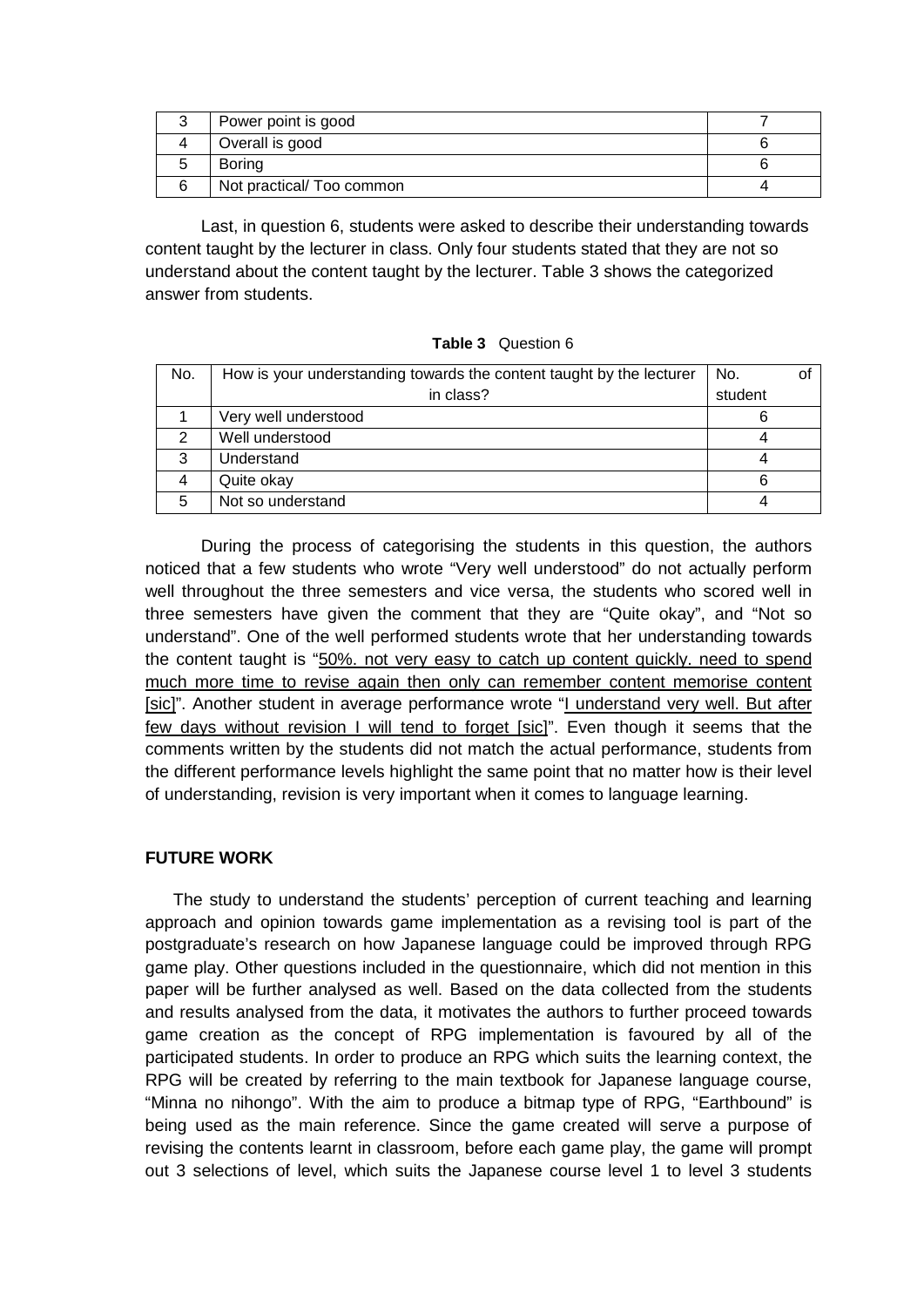respectively. English will be the main language used to create the game and tasks will be shown in Japanese that has been learnt by student in prior as target students are all in basic Japanese level. Throughout game play, user will have to overcome some challenges in order to proceed onwards and experience point will be gained for each successful game play. With the RPG created as a revising tool for Japanese language course, it aims to further improve the learning process of the language and further improved the students' academic result.

## **CONCLUSIONS**

In this paper, the authors have discussed the students' experience and their perception towards RPG implementation to improve learning. There are needs of transforming language learning process to a much active process with the implementation of RPG instead of the conventional teaching and learning approach, which seemed passive overall. RPG would act as a supplementary learning material to improve the learning process without replacing current teaching and learning approach, at the same time it aims to increase the students' motivation for language learning as more than half of the students think that learning through game playing is interesting. The idea of RPG implementation towards language learning in classroom would remain a challenge since it is still not widely adopted in Malaysia context. From the fact that all students that participated in this research agreed that they are interested towards the RPG implementation to improve language learning, the research work is currently in progress to further implement the RPG game to the real class lesson and effectiveness is yet to be identified in the next stage of this research. RPG is suggested to be a good supplementary teaching and learning material. In fact it saves time for student to revise the content learnt in the classroom, which is very important to improve language proficiency. Since this research is focused on improving language learning process in terms of vocabulary and sentence pattern; the listening comprehension and oral skills which were not include in this research will be an issue to be discussed further on.

## **REFERENCES**

- 3A Corporation. (2009). Minna no Nihongo 1-1 Translation & Grammatical Notes in English. 3A Corporation.
- 3A Corporation. (2009). Minna no Nihongo Elementary Textbook 1-1. 3A Corporation.
- Ainol Madziah Zubairi, I. H. (2007). A Study of the effectiveness of Foreign Language Programs in Malaysia. 32nd Annual Congress of the Applied Linguistics Association of Australia. University of Wollongong.
- Hasiah Mohamed @ Omar, N. Y. (2010). Exposure of Computer Games among IHL Students in Malaysia: Case Study of Computer Science Students in UiTM Terengganu. CCSE Computer and Information Science.
- Japan Foundation. (2012). SURVEY REPORT ON JAPANESE-LANGUAGE EDUCATION ABROAD 2012. Retrieved August 3, 2014, from Japan Foundation